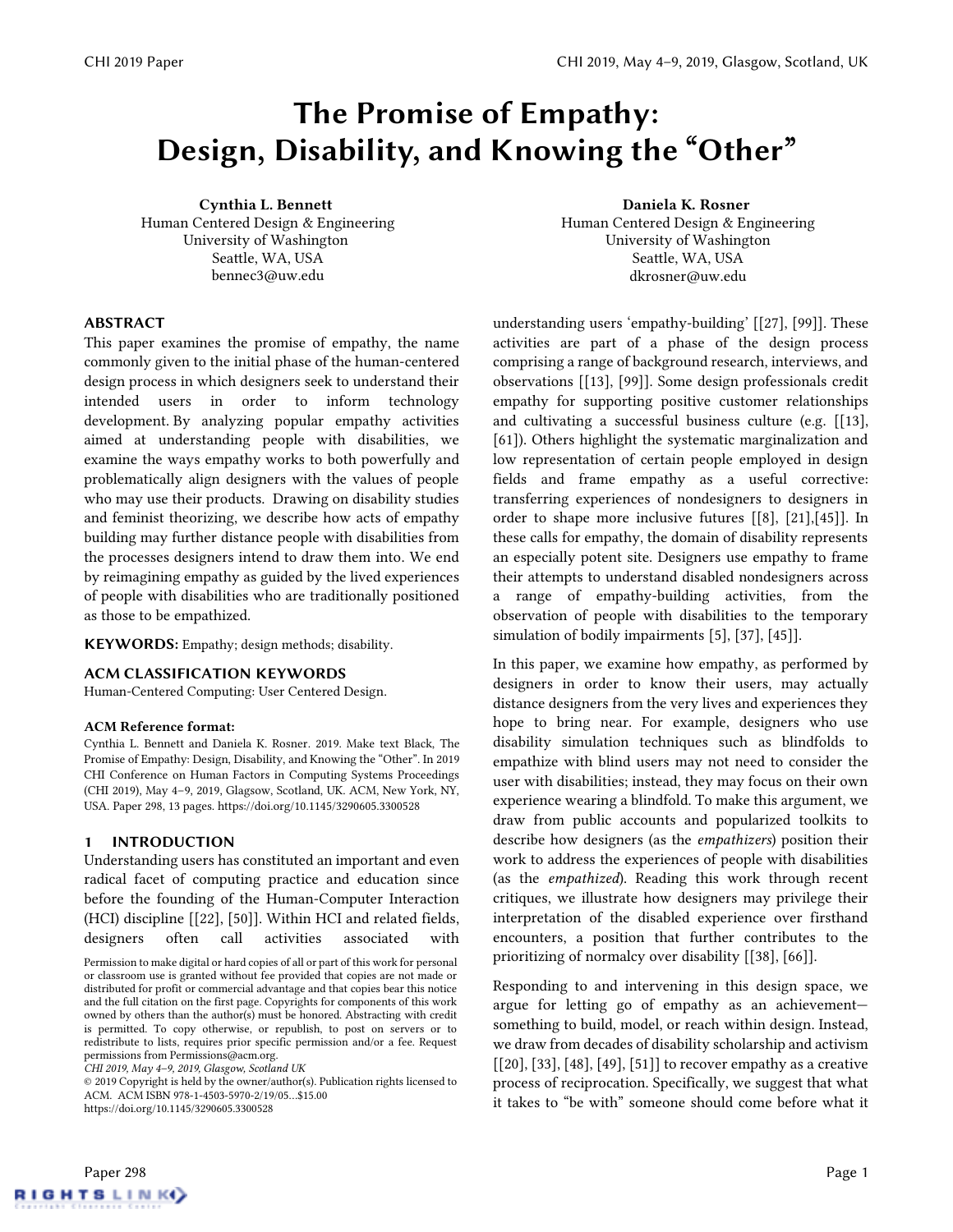takes to "be like" someone, a refrain borrowed from feminist theorist Vinciane Despret [\[\[24\],](#page-10-8) [\[25\]\]](#page-10-9) to describe a shift from transferred to shared experiences. In this reworking, we explore how designers may productively grapple with and against empathy by recognizing the range of emotional, political, and historical relationships of which empathy is a part. As Saidiya Hartman, a scholar of African American literature and history, writes of documentation around the Transatlantic slave trade, "it becomes clear that empathy is double-edged, for in making the other's suffering one's own, this suffering is occluded by the other's obliteration" [\[\[39\],](#page-10-10) p. 20].

Our analysis draws from a growing body of literature examining design's promise and idealism [\[\[46\],](#page-11-7) [\[47\],](#page-11-8) [\[56\],](#page-11-9) [\[79\],](#page-12-1) [\[85\]\]](#page-12-2) as well as disparate strands of theorizing within disability studies, feminist philosophy, and participatory design (e.g., [\[\[4\],](#page-9-2) [\[6\],](#page-9-3) [\[39\],](#page-10-10) [\[54\],](#page-11-10) [\[55\],](#page-11-11) [\[72\]\]](#page-11-12)). Our understanding of the term 'disability' borrows from Alison Kafer [\[\[48\]\]](#page-11-4), who describes how disability arises relationally when people with impairments are not anticipated, producing encounters inaccessible for people with body/mind impairments. Within disability studies, scholars such as Kafer [\[\[48\]\]](#page-11-4), Michelle Nario-Redmond [\[\[67\]\]](#page-11-13), Arielle Silverman [\[\[83\]\]](#page-12-3), and Rebecca Garden [\[\[34\]\]](#page-10-11) trouble the practical simulation of bodily impairments and call for more direct interactions with disabled people, without aiming to directly understand their experiences. In parallel, recent feminist scholarship frames empathy as formed within and through people's connections with others—placing empathy in historical context and implicating it in the uneven distributors of power that further entrench dominant forms of storytelling [\[\[3\],](#page-9-4) [\[39\],](#page-10-10) [\[70\]\]](#page-11-14). We thread this thinking through recent accounts of design practice to offer new perspective on the popular empathy-building activities that HCI scholars and practitioners employ today.

Our project makes three central contributions to recent conversations on disability, empathy, and design methods. First, we show that disability offers a crucial empirical site to expand current HCI conceptions of empathy in ways that reveal important and often unintended consequences of empathy activities such as the simulation of motor impairments with a wheelchair. Second, we show how empathy gets used to diminish disabled perspectives, separate the roles of disabled people and designers, and stage the disabled experience as a spectacle. Lastly, we explore what it might mean to shift understandings of empathy in design from a position that rests on "the ability [to] 'put oneself in the other's shoes'" [\[\[70\],](#page-11-14) p. ix]. to one that foregrounds shared experience and historicity.

In what follows, we first put empathy in historical context. We briefly trace the roots of empathy work in HCI and user-centered design, reviewing in particular the literature around disability and empathy. Attending to the theorizing of feminist scholars (Sara Ahmed [\[\[3\],](#page-9-4) [\[4\]\]](#page-9-2), Vinciane Despret [\[\[24\],](#page-10-8) [\[25\]\]](#page-10-9), Saidiya Hartman [\[\[39\]\]](#page-10-10), Carolyn Pedwell [\[\[70\]\]](#page-11-14), Anna Tsing [\[\[93\]\]](#page-12-4), among others), we then analyze public accounts of empathy around disability shared by a celebrated global design firm. We end by discussing efforts to reimagine empathy as the work of attuning – noticing and realigning different bodies and relationships to one another toward respectful connections. In this sense, our work picks up where Rebecca Garden leaves off in her incisive critique of empathy in the medical profession, examining "the development of sophisticated paradigms of empathy as a means of reframing the discussion of ethics in medical education and in clinical practice" [\[\[34\],](#page-10-11) p. 564]—as well as in the parallel fields of technology design.

## 2 WHAT IS EMPATHY?

Empathy, from the Greek term empatheia meaning *em*- or 'in' and *pathos* or 'feeling', describes the ability to understand and share the feelings of another. Whether championing affective skills or challenging greed, to borrow from Pedwell, "empathy is everywhere and is viewed, by definition, as positive" [\[\[70\]\]](#page-11-14).

To understand this positive valence, we turn to empathy's roots, a genealogy tied up with earlier vocabulary. Bioethics scholar Rebecca Garden, for example, reports how across the 19th century the terms sympathy and sensibility described the ability to innately partake in another's suffering and to act toward its relief (within limits) [\[\[34\]\]](#page-10-11). For Enlightenment philosophers David Hume and Adam Smith, she points out, sympathy and sensibility came naturally to certain bodies (those of members of the educated, upper classes), and not to others [\[\[34\],](#page-10-11) [\[52\]\]](#page-11-15). In the late 1800's, this concern for sensory capacity resurfaced with empathy's introduction into the German language [\[\[34\],](#page-10-11) [\[70\]\]](#page-11-14). According to historian Susan Leigh Foster, the aesthetic theorist Robert Vischer devised the German term *Einfühlung* (empathy, or "feeling-in") to explore the process of observing arts such as sculpture [\[\[70\],](#page-11-14) p. 191]. Following this usage, the early 20<sup>th</sup> century translation of Einfühlung into English referred to the sharing of sensory experiences with other people and objects. The term became particularly salient within traditions of modern dance wherein it described audience members' physiological and affective immersion alongside performing dancers. This "inner mimicry," as popular dance critic John Martin called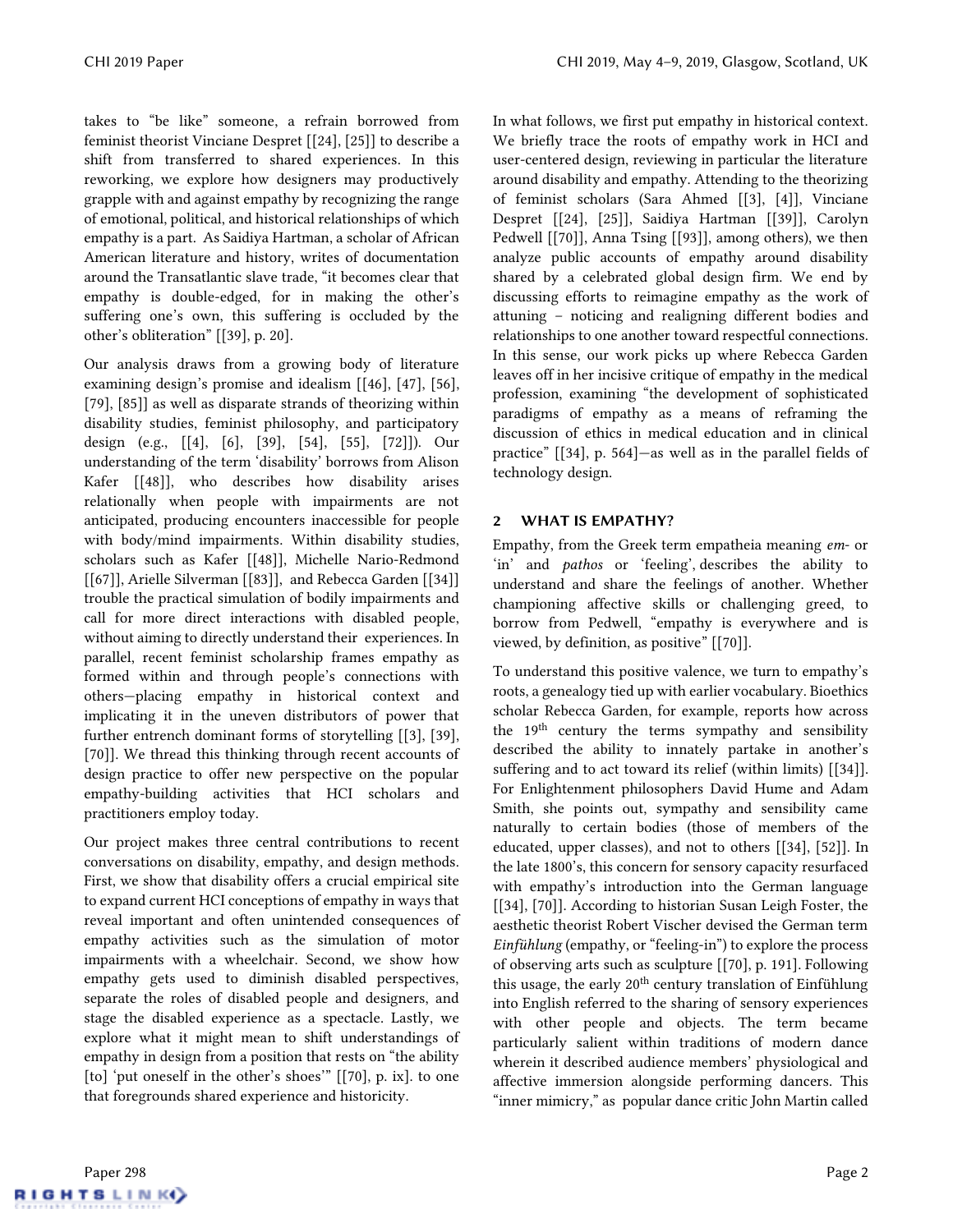it, represented a subconscious transformation from mere spectator to participant in the dance, unseen by others but very much felt within the body and mind [\[\[52\],](#page-11-15) [\[70\],](#page-11-14) [\[76\]\]](#page-11-16). Its meaning contrasts with empathy's usage within contemporaneous European psychiatry wherein the concept of empathy signaled a solution to oversympathizing [\[\[52\]\]](#page-11-15). Psychiatrists such as Ludwig Binswanger positioned empathy as a technique of empiricism, using therapeutic interviewing to get at the intangible thoughts and feelings inaccessible by traditional medical instruments while avoiding complete immersion into a client's thoughts and feelings, ostensibly keeping an empirical distance [\[\[52\],](#page-11-15) [\[70\]\]](#page-11-14). Across the later decades of the 20th century, this mix of concepts—on the one hand, creating an affective, less fully conscious connection and, on the other hand, developing a removed scientific understanding—formed the activities that have come to characterize empathy in design.

## 2.1 Empathy in Contemporary HCI

While less studied, the roots of empathy in HCI date back as far as 1974, when Koberg and Bagnell articulated the "analyze" stage in their widely circulated volume *Universal Traveler* [\[\[50\]\]](#page-11-0)*.* Over the next few decades, empathy came to stand for that initial and essential exercise toward "good design," often elevated as the very "foundation" of the human-centered design process [\[\[27\],](#page-10-1) p. 4]. Such valorization took place not only in HCI research but also in business schools [\[\[23\]\]](#page-10-12) and other popular design thinking resources (see, for example, [\[\[8\],](#page-9-0) [\[12\],](#page-10-13) [\[43\]\]](#page-10-14)) "Find (or create if necessary) ways to immerse yourself in specific environments to understand first hand who you're designing for," one popular empathy-building guide suggests [\[\[27\],](#page-10-1) p. 5]. In another celebrated tool called the "empathy map," designers synthesize intended users' behaviors, feelings, and thoughts (see [\[\[36\]\]](#page-10-15)). This and similar empathizing exercises can serve as justification for subsequent design decisions.

Turning to empathy in HCI research, several scholars have developed the concept with methods and ethics-oriented contributions [\[\[16\],](#page-10-16) [\[26\],](#page-10-17) [\[59\],](#page-11-17) [\[99\]\]](#page-12-0). In a widely cited 2008 CHI paper, Wright and McCarthy [\[\[99\]\]](#page-12-0) identify empathy as an emerging trend within HCI studies involving attempts to more deeply understand and interpret user experiences. Surveying empathy-building activities employed in HCI research, they review a variety of techniques of empirical inquiry: from observations and interviews, to narrative resources comprising diaries and art pieces, to roleplaying with simulations and personas. Across this set, they argue for regular ethical evaluation of empathy-building. For them, empathy marks a commitment to forming relationships and accountabilities (not just understandings). Empathy, in these contexts, occupies a moral stance where it becomes associated with design to uphold social values [\[\[99\]\]](#page-12-0).

## 2.2 Empathy-Building Around Disability

Recent design guides frame empathy-building as even more important when users have disabilities [\[\[1\],](#page-9-5) [\[17\],](#page-10-18) [\[45\],](#page-11-2) [\[58\]\]](#page-11-18). By making the assumption that the life experience of disabled people is unfamiliar to designers, such guides suggest that empathy-building offers a way for designers to step into the user's shoes. From this perspective, elevating empathy constitutes a crucial step towards shifting a designer's thinking outside themselves.

Activities for building empathy largely overlap with user research methods. A unique empathy-building method that sensitizes people to difference (racial, gendered, ability) is modeling or simulation. During disability simulation exercises, people who presumably do not have disabilities acquire a temporary bodily impairment with rudimentary tools like blindfolds and gloves to occlude vision and tactile sensations and then complete a daily task with these unfamiliar bodily constraints (for a range of work, see [\[\[5\],](#page-9-1) [\[17\],](#page-10-18) [\[29\],](#page-10-19) [\[40\],](#page-10-20) [\[53\],](#page-11-19) [\[57\],](#page-11-20) [\[58\],](#page-11-18) [\[67\],](#page-11-13) [\[69\],](#page-11-21) [\[73\],](#page-11-22) [\[77\],](#page-12-5) [\[83\]\]](#page-12-3)). Proponents argue that immersion provides an unparalleled opportunity for designers to bring themselves closer to the experiences of people with disabilities by smoothing out assumed differences with users [\[\[5\],](#page-9-1) [\[37\],](#page-10-4) [\[42\],](#page-10-21) [\[45\],](#page-11-2) [\[73\],](#page-11-22) [\[77\]\]](#page-12-5). For example, researchers have created personas with disabilities [\[\[82\]\]](#page-12-6) and Microsoft's Inclusive Design toolkit offers situational impairments [\[\[63\],](#page-11-23) [\[64\]\]](#page-11-24) to bring disability closer to designers. According to the Inclusive Design Manual [\[\[64\]\]](#page-11-24), even if impairments are temporary (such as having just one hand free while carrying bags), if a designer can imagine how they, too, are impacted by impairments, the brief connection it spawns between designer and user with disabilities can make the designers see disability differently (e.g., make accessibility guidelines seem more relevant).

## 2.3 Critiques: Where empathy goes wrong

A range of recent scholarship has pointed to the ways empathy, and design thinking packages more generally, work as a means of convincing designers that they have superior training and ethical tools to quickly assess and innovate on problems in domains they are unfamiliar with (e.g.,  $[[1],[41],[46]]$  $[[1],[41],[46]]$  $[[1],[41],[46]]$ ), a phenomenon Lilly Irani aptly characterizes as the "design savior" complex [\[\[47\]\]](#page-11-8). In a widely circulated critique [\[\[95\]\]](#page-12-7), media historian Lee Vinsel likened the empathy phase to a consult with would-be customers wherein designers distill what users want and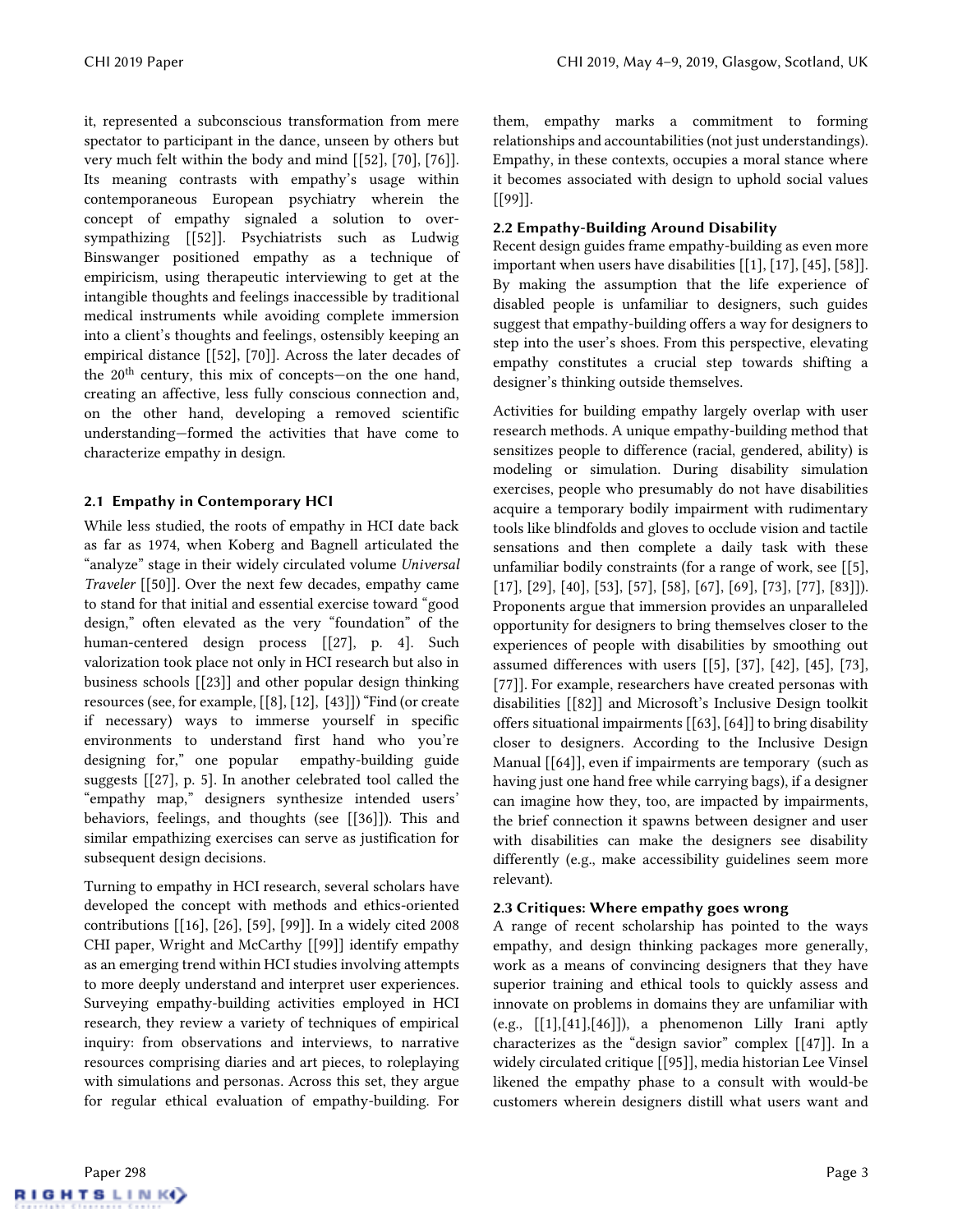capitalize on those insights. Other critics locate problems with how empathy directs designers to individual, sensationalized problems when societal transformation is necessary [\[\[14\],](#page-10-23) [\[60\],](#page-11-25) [\[68\]\]](#page-11-26). Across these critiques, commentators grapple with how to minimize harm while still reaping the benefits of human contact that inform design.

Decades of scholarship in rehabilitation and social psychology [\[\[33\],](#page-10-24) [\[49\],](#page-11-5) [\[67\],](#page-11-13) [\[83\],](#page-12-3) [\[84\]\]](#page-12-8), education [\[\[18\]\]](#page-10-25), disability studies [\[\[48\],](#page-11-4) [\[51\]\]](#page-11-6), and popular design blogs [\[\[1\],](#page-9-5) [\[86\]\]](#page-12-9) caution certain types of empathy-building around disability. Scholars argue that simulations, an especially controversial empathic modeling activity, reproduce negative stereotypes and fail to highlight infrastructural and social challenges. For example, a designer navigating a food buffet while steering a wheelchair for the first time may foreground a beginner wheelchair operator's experience but does little to reveal nuances of different contexts, experiences over time, and the myriad factors that impact disability including greater cultural, institutional, and social influences [\[\[48\],](#page-11-4) [\[67\]\]](#page-11-13). Empathy built through immersion, critics argue, may steer designers toward narrow and inaccurate conceptions of disability experiences.

Generally agreeing that design cannot be premised on empathy alone, several scholars offer alternative terms (e.g., compassion  $[[51], [89]],$  $[[51], [89]],$  $[[51], [89]],$  humility  $[[21]],$  $[[21]],$  or noticing  $[[6]])$  $[[6]])$ along with techniques. Techniques include simulations guided by disabled people [\[\[18\],](#page-10-25) [\[35\],](#page-10-26) [\[62\],](#page-11-27) [\[84\],](#page-12-8) [\[88\]\]](#page-12-11), codesign exercises in which designers enlist disabled people as partners [\[\[32\],](#page-10-27) [\[35\],](#page-10-26) [\[71\],](#page-11-28) [\[87\],](#page-12-12) [\[94\]\]](#page-12-13), and community service work led by disabled people [\[\[20\]\]](#page-10-6).

Pervasive among recent critiques and correctives is a nearly uncontested belief in the power of empathy to provoke more inclusive designs for/with people with disabilities. Feminist cultural studies scholar Carolyn Pedwell describes how "[p]recisely because it is so widely and unquestioningly viewed as 'good', [empathy's] naming can represent a conceptual stoppage in conversation or analysis." For her, this stoppage involves not "'what is empathy?', 'what does it do?' or 'what are its risks?', but rather the more automatic refrain of 'how can we cultivate it?'" She sees its unquestioned promise as necessitating further investigation [\[70\].](#page-11-14)

Pushing on this concern, scholars of African American literature [\[39\]](#page-10-10) and Performance Studies [\[9\]](#page-10-28) question the achievability of empathy related to the valuing and understanding of life. For Saidiya Hartman, for example, the difficulty of empathy involves "the dangers of a too-easy intimacy" [\[\[39\],](#page-10-10) p.20] wherein empathy upholds the workings of colonialism and oppression. Hartman and others pluralize empathy—using it as not merely a tool for understanding one another but as a tool rife with the histories, politics, and aims of those working with it. Feminist scholars Sara Ahmed [\[\[3\],](#page-9-4) [\[4\]\]](#page-9-2), Anna Tsing [\[\[93\]\]](#page-12-4), and Vinciane Despret [\[\[24\],](#page-10-8) [\[25\]\]](#page-10-9) hold onto this tension between discovery and contamination by showing how empathy can open connections while predisposing the empathized as different and other. Ahmed, for example, contends that "empathy sustains the very difference that it may seek to overcome: empathy remains a 'wish feeling', in which subjects 'feel' something other than what another feels in the very moment of imagining they could feel what another feels" [\[\[3\],](#page-9-4) p. 30]. Attending to this "wish feeling," Despret offers visions of feeling *with* another. Such accountability foregrounds shared experiences over authoritative narratives.

In what follows, we take to task this need to more deeply understand empathy within the context of disability and design. We use public accounts of empathy to illustrate how activities associated with empathy may turn disability into an unrelatable trait of the 'other.' With this argument in mind, we attempt to break through Pedwell's "stoppage." As she describes, "When empathy is understood as the experience of 'co-feeling', it is suggested, this not only invites problematic appropriations or projections on the part of privileged subjects, it also risks obscuring their complicity in the wider relations of power in which marginalization, oppression and suffering occur" [\[\[70\],](#page-11-14) p. 10].

## 3 DISPATCHES FROM INDUSTRY: STORIES OF SIMULATION AND PERSONAS IN DESIGN

Turning to an elite design consultancy, we use two public accounts to help illustrate the complexities of empathy: one case involving simulation (an exercise in learning about disabled experience), and one case involving personas (an exercise in generalizing techniques for attending to disabled experience). With this analysis, we additionally rely on materials and prototypes released by the municipal partners, news media articles, and—although rarely available—firsthand accounts from disabled interlocutors. Our decision to focus on public vignettes stems from the ongoing influence of media narratives on HCI discussions of design (e.g., [\[\[46\],](#page-11-7) [\[47\],](#page-11-8) [\[78\]\]](#page-12-14)) as well as the theorizing of feminist scholars such as Vinciane Despret [\[\[24\],](#page-10-8) [\[25\]\]](#page-10-9) and Saidiya Hartman [\[\[39\]\]](#page-10-10) who narrate against the grain in order to reveal under-recognized perspectives and uneven distributions of power. Rather than represent how empathy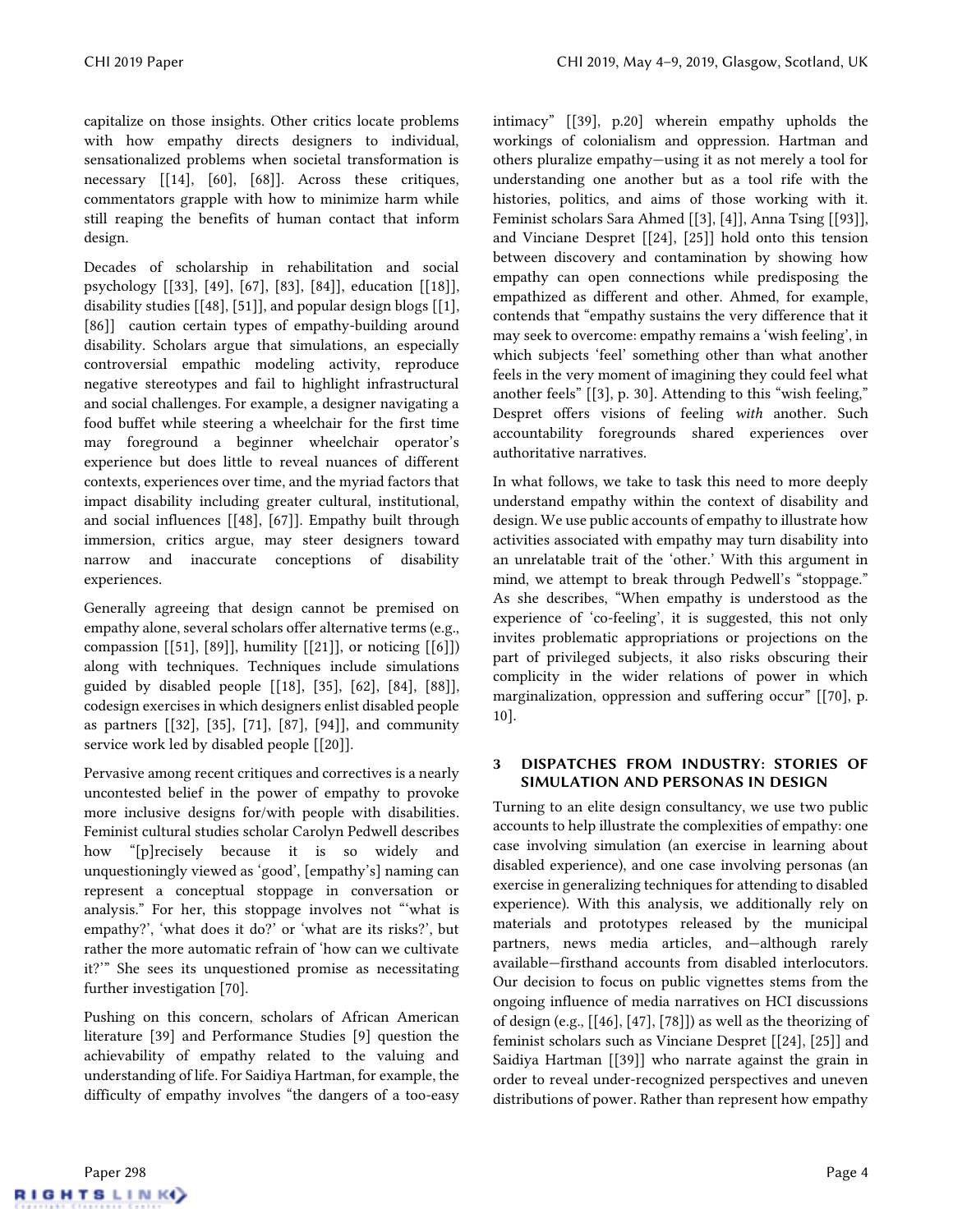gets built and evangelized, we use these cases to illustrate its possible paths, particularly how those paths require more consideration than designers may call for in their practice or pedagogy. From the examples, we see that designers can use empathy to not only conceptualize their own roles, but also those of people with disabilities, consequently delineating and defining differences between those identities.

### 3.1 Simulation: The Case of the Voting Booth

In 2015, representatives from Los Angeles County contracted the large international design firm IDEO to assist in redesigning their voting booth. According to their blog [\[\[44\]\]](#page-10-29), the firm conducted "empathic exercises" in which they consulted various people with disabilities to understand and receive feedback on their prototypes from a wide cross section of intended users. "Early on, we did an empathy exercise about what it's like to live with disabilities," Matt Adams, the team lead, explained. "We visited one of the technical advisors, who is an electrical engineer and also happens to be blind. He lives in Santa Clara and took it upon himself to evaluate voting machines and write extensive reports about how they are incredibly frustrating for people who are blind." According to Adams, the team visited the Technical Advisor's house and spoke with him about his experience ("the stuff he was into and how he got around in the world") [\[\[44\]\]](#page-10-29).

In a post for the California Council of the Blind [\[\[80\]\]](#page-12-15), Noel H. Runyan, a blind member of the Voting Accessibility Advisory Committee, described spending time with the IDEO team at his house and at their facilities in Palo Alto, California, sometimes user testing their prototypes. Throughout the process, Runyan explained, he had to "press" those involved to "repeatedly… make sure that the voting machine included an attached ballot box, to assure it would support hands-free ballot casting." "When representatives of election poll workers' interests strongly pushed back against having those ballot boxes on each machine, we pressed them to describe the reasons for their strong concerns," he explained. Poll workers were concerned voters would not trust their ballot was submitted if they did not hand deliver it to a ballot box. Runyan, along with other disabled interlocutors remained assertive resulting in the design team introducing a translucent ballot box which still hid markings from view, pacifying those who wanted to see their ballot feed as they cast their vote [\[\[44\],](#page-10-29) [\[97\]\]](#page-12-16).

To interleave this expanded perspective into the design team's work, the design team also built empathy without their disabled interlocutors present. Comprising disability simulations, the additional empathy building would purportedly enable the design team to encounter technologies with a temporary disability. Describing his own experience of this simulation, Adams explained, "I was blind in one exercise and had to buy a ticket at the Caltrain station. I also had to withdraw money from an ATM and figure out, without the benefit of sight, how do these machines work?*"* [\[\[44\]\]](#page-10-29)

The final voting machine incorporated several features directly aimed at addressing accessibility concerns, as outlined by Runyan [\[\[80\]\]](#page-12-15) and municipal records [\[\[97\]\]](#page-12-16). These included a touch-screen interface with adjustable height and angle, audio and visual output, adjustable text sizes, and multiple languages selectable at any stage of the voting process, a built-in printer and scanner for people to check their answers before submitting their ballot, and mobile device support for remote voting prior to entering the booth (much like emerging passport control stations [\[\[65\]\]](#page-11-29)). A video depicts a light skinned hand flicking through preselected votes on an iPhone, resulting in a QR code to be presented at the precinct for ballot casting.

The next account offers a window into what this work of empathy looks like as different members of the design consultancy try to build a toolkit for sensitizing designers across projects. In this effort to sensitize, we explore not just how empathy is communicated, but also how it can be generalized and circulated.

## 3.2 Personas: The Case of Adapt-o-Pack

In 2018, IDEO employees dove back into public-facing accessible design with a description of a prototype brainstorming game called Adapt-o-Pack [\[\[28\]\]](#page-10-30), still unreleased. With this game, the designers hoped to serve two goals: first, to illustrate "the creativity of people with disabilities," and, second, to reveal "the unconscious bias of non-disabled people" [\[\[28\]\]](#page-10-30). To play Adapt-o-Pack, players would randomly select a persona and livelihood and must ideate workplace adaptations to make the occupation accessible for the persona. Specifically, players pair industry cards (depicting a workplace setting such as farming) with persona cards (depicting persons with disabilities such as "Donella" with Down Syndrome). Using simple language and colorful vector illustrations, the cards prompt players to design for the overlaps: imagining ways of modifying the industry setting (also called "livelihood programs") to serve the particular persona described. For example, a player might have to figure out how to design for tasks such as "Planting seeds or seedlings. Watering crops. Harvesting vegetables or grains. Removing weeds" while serving a person who says "It's difficult for me to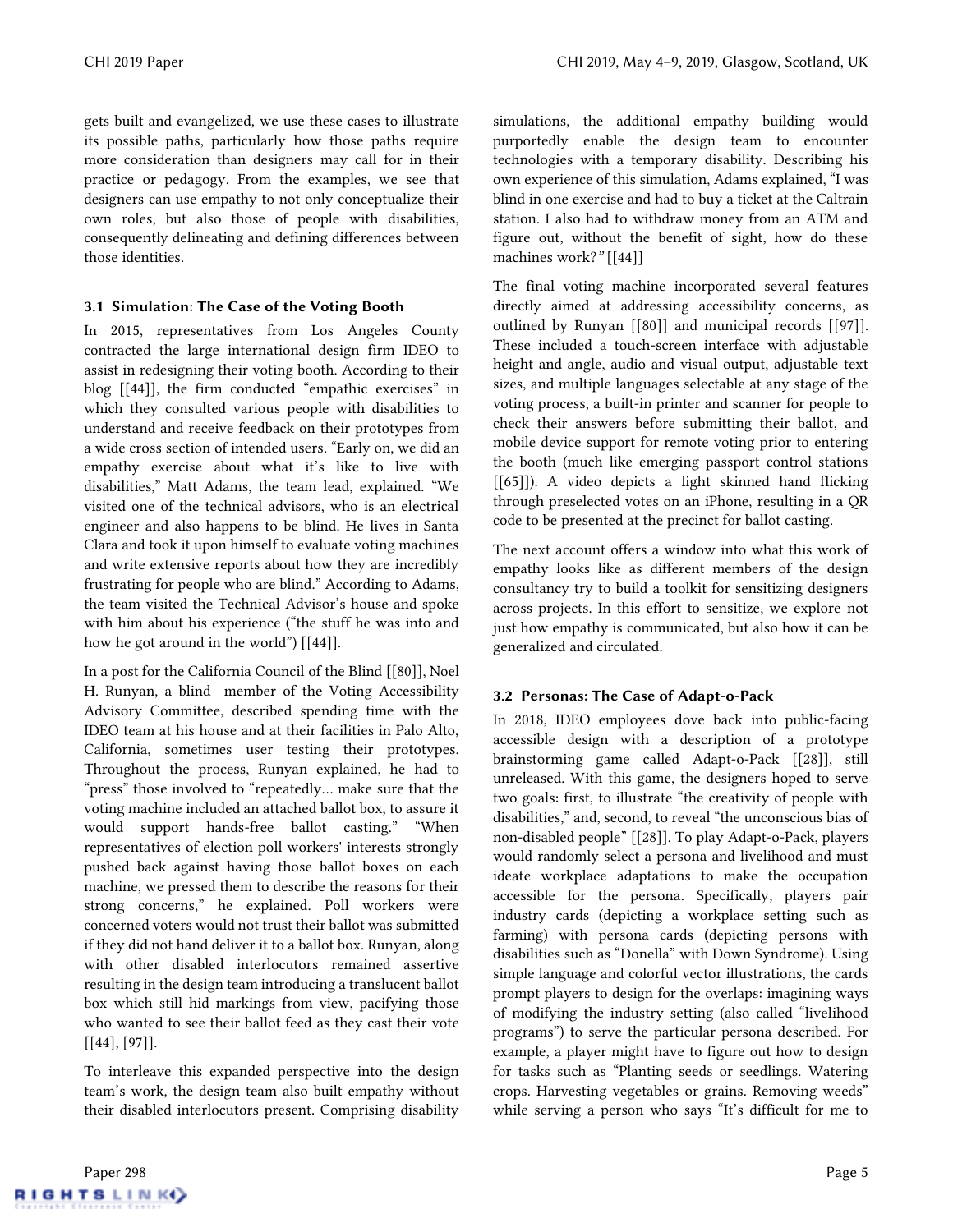carry large objects. I have trouble grasping objects, like pens and doorknobs. I don't write neatly. I struggle with tasks that require the coordinated use of two hands at once"  $[28]$ ].

According to a co-creator of Adapt-o-Pack, the motivation for developing the game involved trying to find ways to ideate more inclusive solutions. She described personal experiences working with international organizations who sought to find employment for people with disabilities. Yet the research team also encountered pervasive disbelief among job placement specialists and designers that people with disabilities could actually work. Interested in curtailing such belief, IDEO researchers observed how several disabled workers adapt their tools and working environments. The Adapt-o-Pack comprised their summary of those observations [\[\[28\]\]](#page-10-30).

The researchers got wind of one such observation in rural Nepal during a visit with Rajendra, a man described as having chronic pain and mobility impairments. Rajendra toured the researchers through a shop he owns and farm he cultivates with some adaptations he has come up with along the way to maintain an income to support his family. The co-creator of Adapt-o-Pack described the impact of his inspirational everyday hacks:

"While many people we spoke to had assumed it to be impossible for a person with a disability to be employed in a livelihood like farming, stories like Rajendra's completely discredited that. He'd made small changes to his farm, such as widening the paths between crops to make it easier for him to negotiate his space. It was a surprisingly simple solution. As the breadwinner for his family, he couldn't tell himself it was impossible—he just had to have the creative confidence to make his farm work for him" [\[\[28\]\]](#page-10-30).

Later in the post, the game co-inventor highlights an initial Adapt-o-Pack game played in Nepal in which the design team tested whether pairing livelihoods with disabled personas could insight similar transformation from skepticism to ideation. Some players began disbelieving the design challenge to make more accessible workplaces possible. However, like the visit with Rajendra, additional benefits quickly manifested. The blog post explains: "It was as though, for the first time, [the players] were seeing the world of possibilities in a place where they thought there were none. They were encouraged, even if for a moment, to think outside of their own lived experience" [\[\[28\]\]](#page-10-30).

Thinking outside their own experience, according to the public-facing blog, meant that the designers found their interlocutors' creativity beneficial. It helped them undo their disbelief in the capabilities of disabled people and, in turn, render themselves capable of building empathy. The game designer described the inspiration and expanded creativity that the designers would gain from stories of disability [\[\[28\]\]](#page-10-30).

Rajendra's story, which we assume informs the Adapt-o-Pack content, looks different on the livelihood card. The card depicts the word "Farming," set in large, centered, bold san-serif type, accompanied by an abstracted corn-ear icon and a small-type description: "Planting seeds or seedlings, Watering crops, Harvesting vegetables or grains, Removing weeds." The back of the card illustrates a monochrome vector rendering of a scene at the farm. Describing the possibility of using the game to foster empathy-building, the IDEO blog post explained:

*"It is impossible for a person without a disability to ever truly understand what it means to be disabled. Period. True empathy, however, can often take the form of human connection over a shared emotion or experience. The Adapt-o-Pack creates this moment of connection by tapping into the creative potential of the participant (Adapt-o-Pack player), and encouraging them to, even for a moment, empathize with the type of creative necessity people with disabilities display on a daily basis"* [\[\[28\].](#page-10-30)

This account resembles other design guides [\[\[21\],](#page-10-3) [\[63\],](#page-11-23) [\[64\]\]](#page-11-24) in recognizing limits to empathy. It relinquishes any attempt to "truly understand" the disabled experience. In its telling, we nonetheless read the possibility of a certain kind of empathy work: a capacity to create "human connection" without direct engagement. In this connection through common affective identifications perceived by the player or designer, that person may understand "the type of creative necessity" that those living with a disability regularly perform. With this reference, the blog situates Adapt-o-Pack in the promotion of mutual understanding between the player and disabled worker.

## 4 THE SLIPPERINESS OF EMPATHY

The above snapshots of design activities help us see what mattered to a range of people and institutions (community advisors, disabled activists, municipal actors, a design consultancy) involved in cultivating and performing empathy around disability. In partnership with interlocutors, a design firm built a technology with the promise of broad accessibility and brought new attention to the creativity and challenges of the disabled people with whom they spoke.

However, in each story we also find what Saidiya Hartman names the "slipperiness of empathy" [\[\[39\],](#page-10-10) p.18], an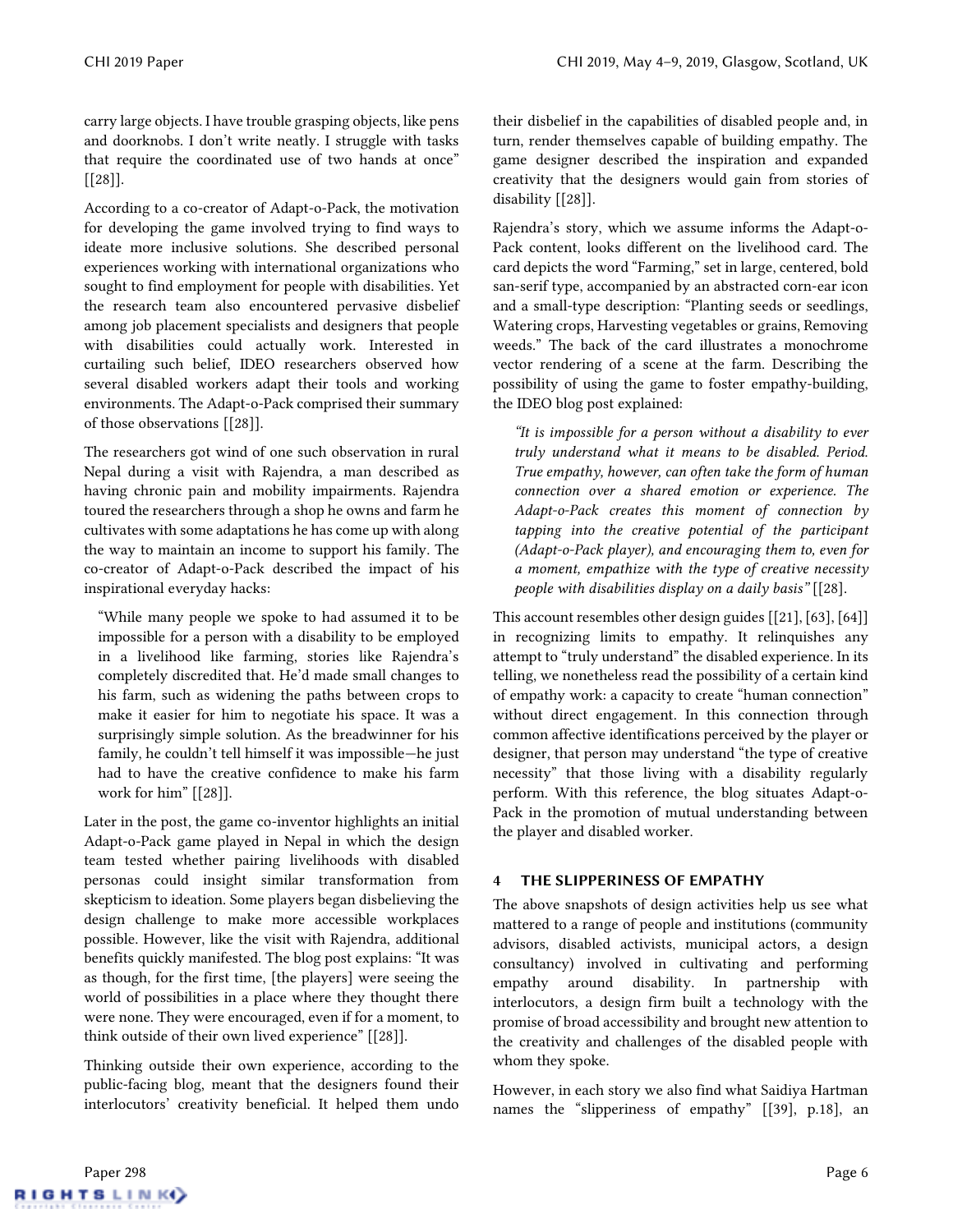expression denoting the paradoxical nature of drawing the other closer. In the first account, the voting machine, we see an example of successful outcomes despite concealed authorship. Although the coalition in charge of the machine's development appeared to take seriously the perspectives of people with a range of disabilities, their public-facing narrative sometimes failed to credit the disabled people or stories involved. In the second account, the Adapt-o-Pack, we find a story of the prototyping of a toolkit designed to disseminate empathy exercises but ultimately also encoding ways of supplanting 'firsthand' disabled experience. Through supplanting the other's experience, the cards depicting disabled people's stories (like Rajendra's) could jumpstart different (and perhaps unrealistic) solutions. The accounts show us how being empathetic can be a lesson in displacement. By drawing the other near, the designer may unwittingly erase.

At stake in the narratives is not just the functionality of an empathy toolkit or a voting machine, but also the status of people with disabilities within design. Like any story, accounts of the design process necessarily leave out the perspectives of people potentially affected. Drawing on theorizing from feminist and disability studies, we nowlook to these absences as possibilities for generative critique. Attending to the work done to narrate disabled perspectives, we examine three modes of displacement threaded through the accounts: (1) denying the authority of disabled experience, (2) differentiating disabled and designing bodies, and (3) treating the empathized as spectacle. With these thematic threads, we show how empathy's gaps work as sites for reckoning with wider configurations of power in design.

## 4.1 Denying the Authority of Disabled Experience

Notable in the design scenarios described above is the presence and absence of detail—the pairing of invisibility and authorship. From the design firm's blog post on the voting machine, for example, we learned how a design team may interview people with disabilities (like the "Technical Advisor") and ask people with disabilities to test versions of their technology (vis-à-vis photos) while never naming them or giving voice to their ideas. We also get a glimpse of the disability simulation activities that a design team might do to complement these interviews and how they could perceive the activities as beneficial. Yet, as decades of disability scholarship have shown, such a benefit depends on a wider environment complicit in neglecting the blind experience [\[\[38\],](#page-10-5) [\[66\]\]](#page-11-3). It is not until we hear from the disabled activist Noel Runyan that we learn the name of a contributor with disabilities and what the design staff may

have learned from or about disabled activists and interlocutors. Designers may engage directly with interlocutors through interviews and user testing and still choose to simulate disability.

The first account illustrates that firsthand experiences and accumulated knowledge (here, on inaccessible voting) may evoke empathy, but not enough belief in the contributor's abilities or knowledge of his processes to make a simulation unnecessary. We know little about the research subjects involved or the research that the designers conducted into how a blind person might purchase a train ticket or withdraw cash (resources that exist widely online e.g., [\[\[96\]\]](#page-12-17)). Instead, the accounts leave the voices of those with disabilities for the non-disabled designer to explain. They position the many people interviewed for the project (e.g., the "Technical Advisor") as useful but insufficient.

Recalling Carolyn Pedwell's discusses of "co-feeling" [\[\[70\],](#page-11-14) p.10], the accounts render the appropriation of the empathized's emotions as one's own. In this restaging of the disabled experience, designers can rely on their own experience, effectively displacing the experiences of those with disabilities. As Rebecca Garden warns, this slip from trying to be alongside the other to trying to become the other is dangerous: "Thinking that empathy is more firstperson experiential knowledge than first-person observation, that "I am you" is a more ethical way of framing "I and you," risks denying the subjectivity and agency of the patient" [\[\[33\],](#page-10-7) p.560]. What begins as displacement follows through as replacement. Empathy becomes a mechanism through which designers demonstrate their professional judgment by responding to their personal reactions and subverting the experiences they intended to uplift.

## 4.2 Rendering Designers as Nondisabled and People with Disabilities as Nondesigners

Now we consider how those same inspirations shape relationships between disabled and designing bodies. Public accounts, voting machines, and illustrated abstractions depict shifting connections among designers and disabled interlocutors. In this depiction, they may ultimately render designers and disabled people as inherently different.

Our Adapt-O-Pack vignette provides a helpful illustration. It describes how designers could bring disabled people's stories near during fieldwork, erased their interlocutors' ingenuity with their creation of the more generalizable Adapt-o-Pack cards, and recover their stories to evidence the game's potential impacts. With simple renderings of a generic farm and farm activities, the cards put aside some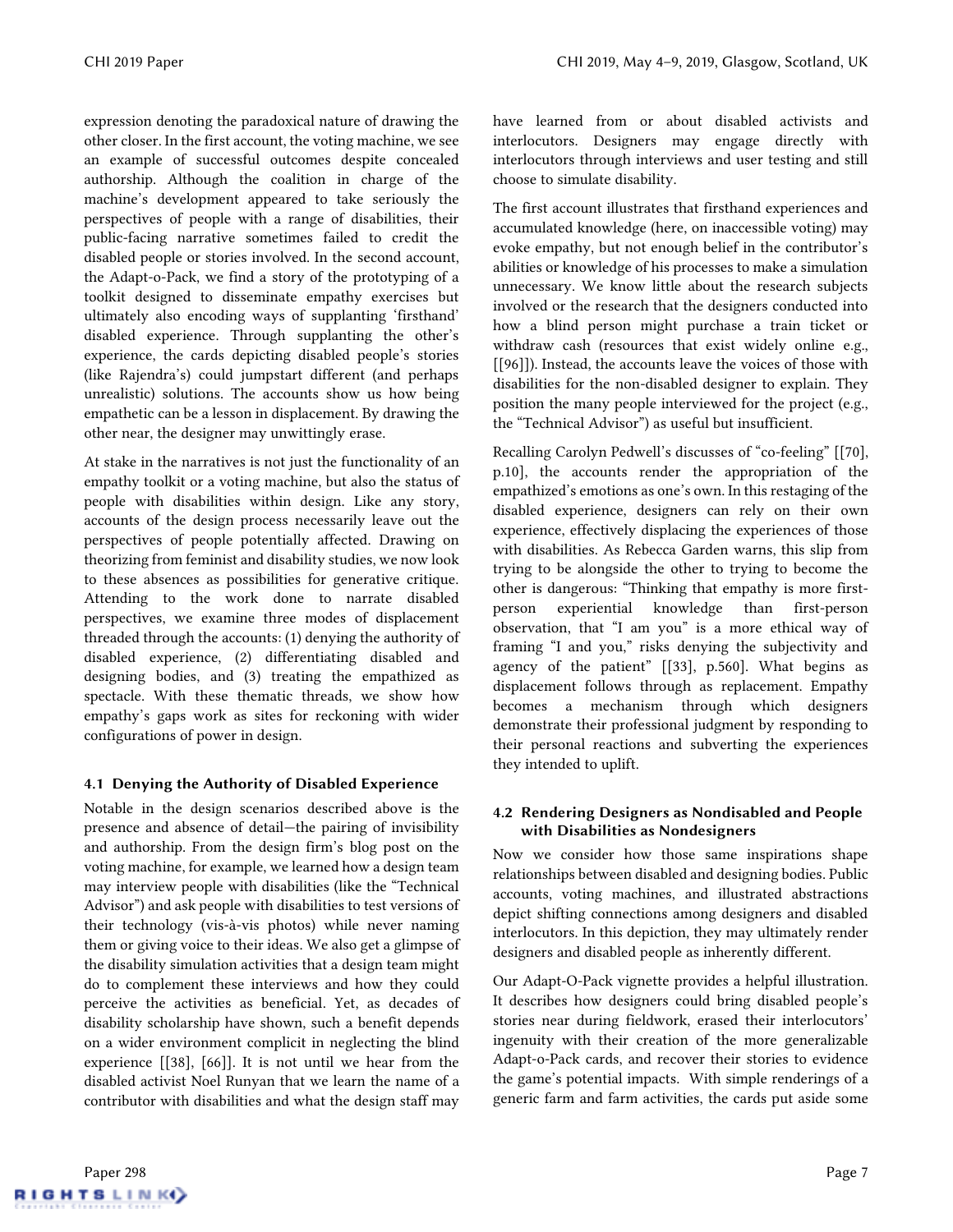of the contingencies of original settings (here, Rajendra's reliance on his adaptations to care for his family). The list of job duties and stock illustrations communicate the livelihood programs as a yet-to-be-enacted accessibility design space. The accounts describe the cards as allowing designers to bring themselves closer to anonymous extracts from Rajendra's everyday experience by "thinking outside… their [the designers'] own lived experience" [\[\[28\]\]](#page-10-30). In invoking the phrase "thinking outside," they frame the designers themselves as having no relevant experiences to draw from—that is, disabilities.

According to the accounts of the voting machine, the designers may similarly gloss over the design insights led by disabled bodies in the face of disability advocacy. The designers implemented some of the machine's crucial features after continued advocacy by the interlocutors. However, just as the Adapt-o-Cards make no mention of the existing disabled workers insights, the voting machine design story overlooks those contributions of those advocates in favor highlighting decisions made by the design team. They present designing bodies as nondisabled bodies, and they position disabled bodies as non-designing bodies.

While well intentioned, empathy exercises of simulation or persona creation may help designers distance themselves from disabled people, framing the disabled identity as one distinct and non-overlapping with that of the designer. They may appropriate disabled people's techniques and experiences while rendering them non-designers through their disappearance. When designing for disabled users, such empathy work configures designers as different and isolated from the empathized. Designers may, after Garden, "subtly discount" the experience of those empathized, just as they give themselves (the designers) "the comfort of fictive distance" [[\[34\],](#page-10-11) p.560].

This paradox of "empathetic proximity," according to Pedwell, has as much to do with space as agency [\[\[70\],](#page-11-14) p. 115]. Pedwell asks, "[W]hat about those so-called others who cannot be encountered or known as individuals, precisely because structural relations of power enforce absolute distance or segregation?" [\[\[70\],](#page-11-14) p.31] With the cards and the simulation activities, designers not only aimed to prompt themselves to think outside their own experiences, but also to distinguish disabled bodies from their own—in this case, locating them outside of the design process. Whether through local organizations such as the Voting Accessibility Advisory Committee [\[\[97\]\]](#page-12-16) or from global travels [\[\[28\]\]](#page-10-30), we learn that the people to be empathized live not inside, but at a distance. The resulting narratives paradoxically uphold a distinction between

designers and non-designers. In the words of Sara Ahmed, "empathy sustains the very difference that it may seek to overcome" [\[\[3\],](#page-9-4) p.30].

## 4.3 Treating the Disabled "User" as a Spectacle

The above accounts describe the impact of disabled people on designers (such as Rajendra on his visitors). But how that influence reflects the complex identities of disabled people remains less clear. Without its complexity in full view, disability may become something to gaze on with amazement rather than a condition of possibility.

Returning to the Adapt-O-Pack cards, the accounts discredit skeptics who question the capabilities of people with disabilities. They instead depict disabled people (such as Rajendra) as able to defy negative stereotypes about disabilities with their creativity, and they present disabled people's ingenuity as urgently necessary for their own family's well-being. Through these observations, a disabled person's livelihood could transform the researchers.

Yet, in transformations like these, designers may not have made themselves more caring or have, in Saidiya Hartman's words, "ameliorated indifference." Instead, they may have "only confirmed the difficulty of understanding" [\[\[39\]\]](#page-10-10). In other words, empathy activities such as simulations and personas may allow designers to choose aspects of experience (e.g. occluded vision or imagined farming tasks with limited mobility) to isolate and then inspect those experiences for their capacity to inspire designs. By putting on a blindfold, for example, designers might elevate the occlusion of vision while reducing other aspects of living with a vision impairment (such as the nonvisual techniques blind people use every day).

Casting this state as "spectacle," Hartman writes of the power and utility of such stories when transferred from their tellers onto the empathizers or "spectators." In rereading the accounts of John Rankin, a white American who derided the "very dangerous evil" of slavery [[\[39\]](#page-10-10) p. 17], Hartman recounts a letter he wrote to his brother to depict the horrors of Trans-Atlantic slavery. In the letter, Rankin invented an empathetic account, a story in which his own family became enslaved. She writes, "Rankin makes apparent that the crimes of slavery are not only witnessed but staged. This is a result of the recurs to terms like 'stage,' 'spectacle,' and 'scene' in conveying these horrors." Her point is that empathy emerges not an authentication of atrocity, but as a staged or exoticized display, an account that relies on vivid and theatrical prose in order to depict violent acts for people to extrapolate for their own understanding. As she states, "the problem is that in the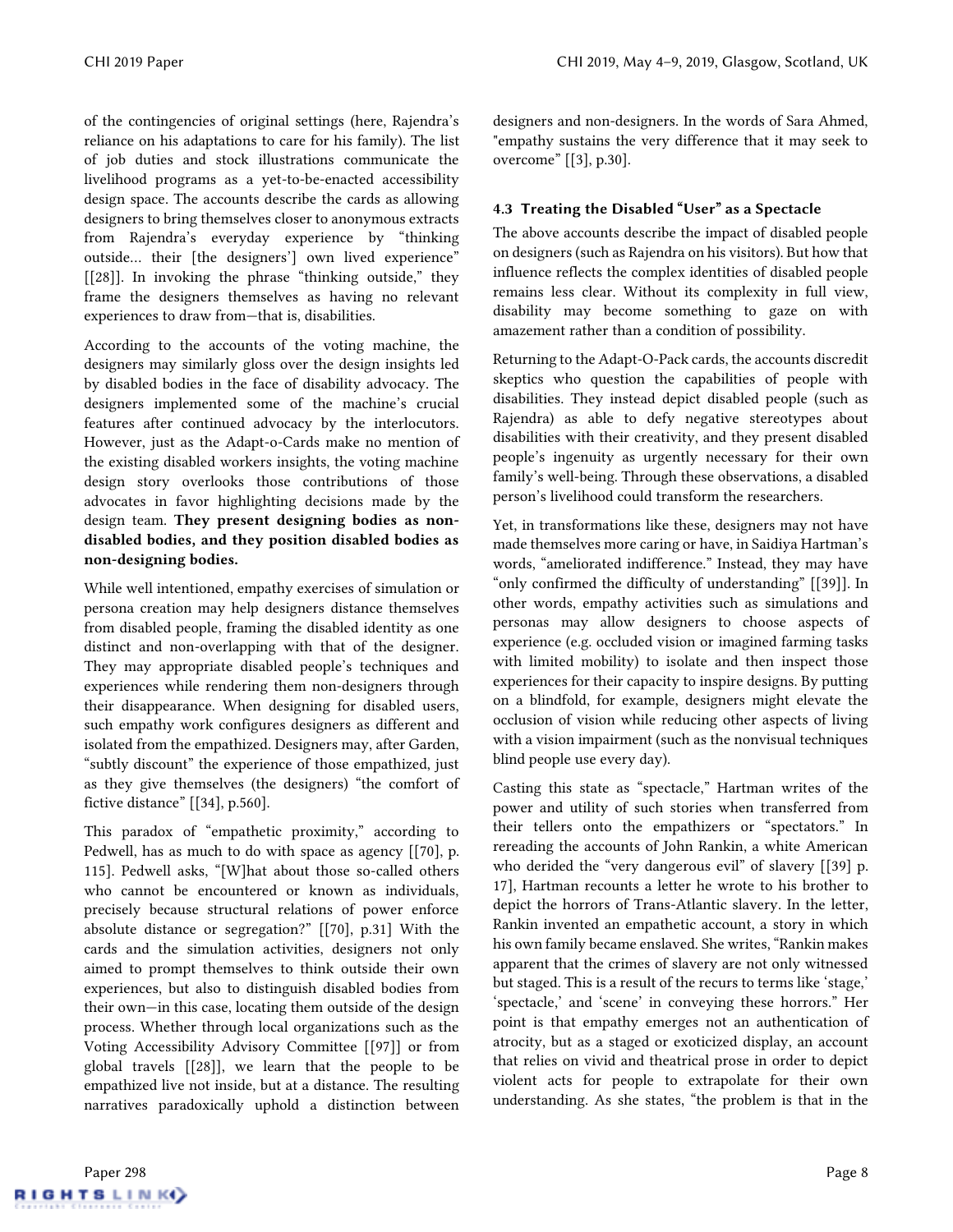very effort to 'bring it near' and 'inspect it closely' it is dissipated."

With Hartman, we see that the design accounts of empathy work create their own scenes of dissipation. They help elucidate how designers may have a particular interest in accessibility and disability, but only partial understanding of their interlocutors' identities. In retelling the story with disability brought close for inspection, designers may frame disability as the defining characteristic. From this perspective, people with disabilities serve as spectacles for designers to look upon for inspiration. They become important for evidencing that empathy was done and that its benefits could be reaped.

## 5 FROM "BEING LIKE" TO "BEING WITH"

We have so far provided glimpses into empathy's pitfalls as warned by Hartman, Ahmed, Garden, and others. We exemplified how designers may conceal authorship and credit while sharing their own journey of coming to understand something unfamiliar. We described how empathy-building exercises may reify existing power differentials between designer and non-designer, disabled and nondisabled person. We finally discussed howempathy work may stage disabled bodies as spectacles, further dissipating the disabled experience. Together, these pitfalls help supplant and devalue disabled experience. They elevate nondisabled designers while rendering them unaccountable to the firsthand, disabled, and plural narratives they initially sought.

But then what to make of empathy's successes? Wellmeaning attempts to support disabled people through the prototypes that designers build and the empathy activities they devise result in important interventions. Recalling the advocacy of Runyan, an advisory committee member who noted critical shortcomings in the voting machine design process, we find it notable that he later praised the voting system as "an excellent finished prototype" [\[\[80\]\]](#page-12-15). The prototype provided multiple accessibility features and evidenced a desire on the part of privileged designers to respond to a broader diversity of potential users. Empathy activities, in this sense, may be imperfect but they may also raise awareness among those already empowered to design.

Rather than solve empathy as a problem or dismiss it altogether, we propose three commitments that work *within* and *against* empathy. These concerns are not guidelines, but rather orienting responsibilities inspired by disability activism. Despret explains, "Empathy allows us to talk about what it is to be (like) the other, but does not raise the question 'what it is to be "with" the other'" [\[\[24\],](#page-10-8) p.128]. Taking up this latter question, we offer the commitments as techniques for "being with" rather than "being like" other social actors in the design process (see also [\[\[7\],](#page-9-7) [\[78\],](#page-12-14) [\[90\],](#page-12-18) [\[92\]\]](#page-12-19)).

#### 5.1 Commitment 1: Rather than seek to represent another's experience, we seek partnerships in imagining the design encounter.

Building on decades of work in participatory design and disability activism (see [\[\[10\],](#page-10-31) [\[15\],](#page-10-32) [\[32\],](#page-10-27) [\[54\],](#page-11-10) [\[55\],](#page-11-11) [\[71\],](#page-11-28) [\[72\],](#page-11-12) [\[94\]\]](#page-12-13)), we argue for developing partnerships in ways that animate new types of collective futures, what Shaowen Bardzell calls "an ambitious, even literary, imagination" [\[\[11\]\]](#page-10-33). Disability studies scholar Alison Kafer and colleagues similarly propose coalition building in response to disability simulation activities. Their work documenting restroom safety and access shifts forms of individual immersion such as steering a wheelchair toward interventions guided by disabled and LGBTQ+ volunteers. Investigating bathrooms across a university campus, they used measuring tools to document the presence, placement, and accessibility of resources. As the group forged new partnerships, they looked beyond their initial interest in access barriers to identify additional concerns such as whether gender neutral bathrooms offered (working and stocked) tampon dispensers and diaper changing tables  $[[20]]$ .

The empathy-building exercises we have so far described do a type of preparatory work that contrasts with disability activism and related forms of partnership-development. Although wearing a blindfold offered a pathway into thinking and speaking about vision impairment, the activities threaded a seemingly inevitable path from understanding particular experiences (that of disability) toward design outcomes. Accepting other types of connections, the restroom activists widened their initial concerns. They lengthened the list of things worthy of measuring but also expanded their original vision with the enrollment of new partners. In other words, the activists were open to revealing their learning process as partial and continual, a stance resonant with Marilyn Strathern's phrase "partial connections" [\[\[91\]\]](#page-12-20) and taken up in other feminist HCI interventions [\[\[31\]\]](#page-10-34). This form of connection makes available many things including, crucially, the potential for framing others social actors as partners in empathy. Orientating designers to expect reciprocation might shift empathy building toward opportunities for mutual sensemaking, multiple first-person narratives, and shared accountability.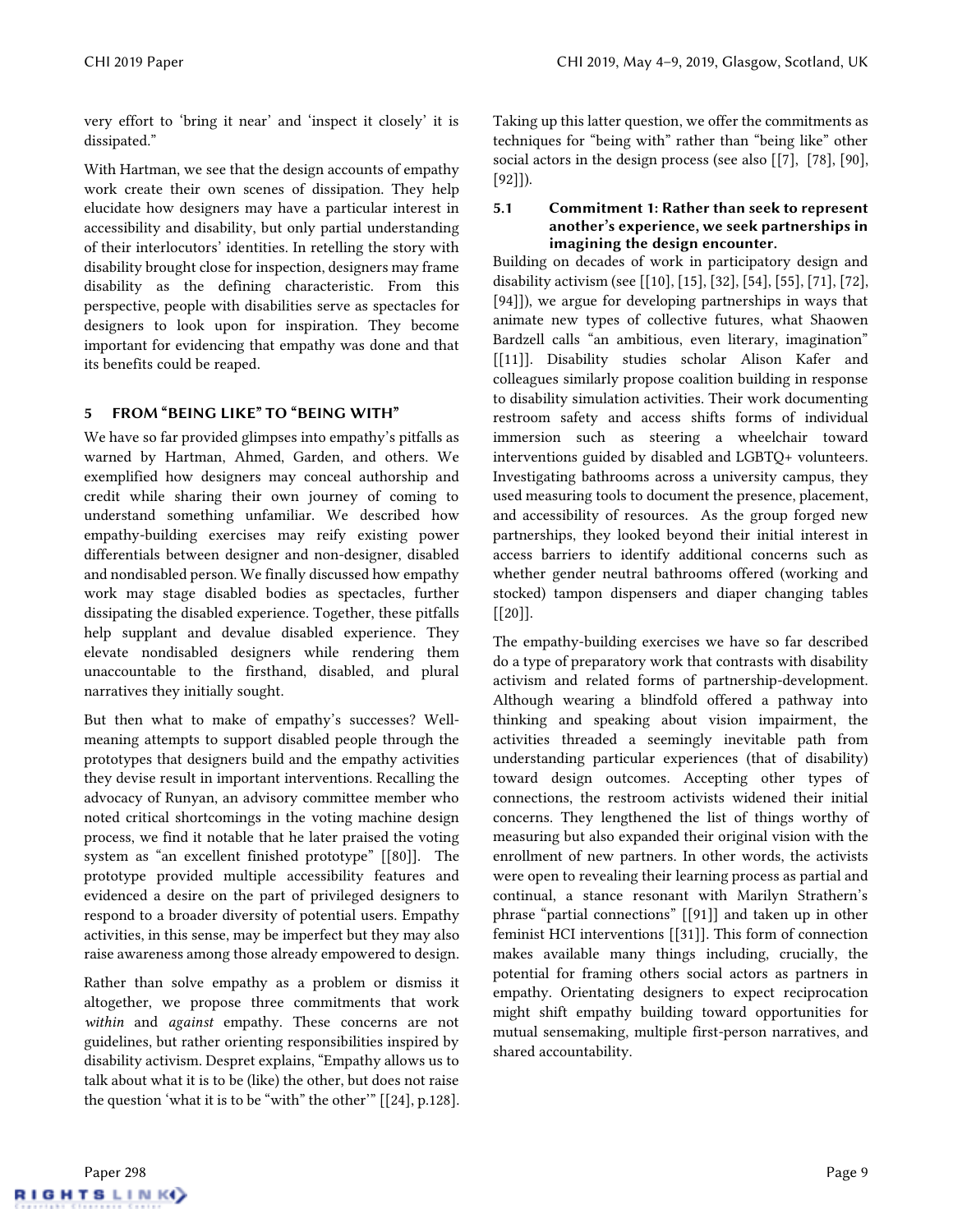## 5.2 Commitment 2: Rather than achieve an understanding, we seek a process of ongoing attunement.

Upon establishing partners in design, we draw from feminist care ethics [\[\[74\],](#page-11-30) [\[75\]\]](#page-11-31) to call for continual acts of *attunement*, embodied adjustments and realignments of relationships that may inform design. Showing how partnerships remain vulnerable without continued care, feminist care scholars describe attunements as noticing practices [\[\[24\],](#page-10-8) [\[25\],](#page-10-9) [\[93\]\]](#page-12-4), what Amrute (drawing on Kathleen Stewart [\[90\]](#page-12-18) calls "training the senses" [\[\[7\].](#page-9-7) 

Media historians Jentery Sayers, Tiffany Chan, and Mara Mills [\[\[19\],](#page-10-35) [\[81\]\]](#page-12-21) illustrate such attunements in their creation of the early  $20<sup>th</sup>$  century optophone, a device that communicated printed text through sound. Through prototyping, they examine the efforts of Mary Jameson, a blind woman who helped design the device, recognizing her for innovations attributed to sighted, male engineers. In their retelling, they do not recover Jameson's experience but glean insight into its creationwhile holding on to what they do not know. They seek not to fill absences but to question them asking why certain stories are not told. Following attunements—the ways people sensitize themselves to one another through design—entails imagining what might happen differently by rendering social actors capable.

#### 5.3 Commitment 3: Rather than attempt symmetry, we recognize and work with asymmetry.

In reimagining empathy, we hold onto its inevitable asymmetries. With this responsibility comes opportunities to question what we are doing when we develop affective relationships with others (human or nonhuman). For design researcher Laura Forlano [\[\[30\]\]](#page-10-36), this asymmetrical sensibility prompts a challenge to her insulin pump and the frequent and intimate interfacing it demands between her skin and machine. In recounting her experiences with her diabetes monitoring and management equipment, Forlano describes experimenting with ways of resisting continual intervention and elevating more affordable and environmentally responsible forms of medical care. Attending to asymmetries helps, in Forlano's words, "decenter the human" [\[\[30\],](#page-10-36) p.43] to widen possibilities for recognizing and responding to the uneven capabilities of actors. By accounting for asymmetries between her body and her device, Forlano shows what it might mean for designers to connect with other people, nonhumans, and environments.

Sitting within wider design relationships (economic and ecologic), this line of questioning could examine how our acts to come to know and understand people also predispose them to occupy certain spaces in design. As we have showed through our case studies, well-intended learning has consequences, as any attempt to empathize differently will. Reworking design empathy as "being with" could raise asymmetries not as things to be avoided but as things to be ongoingly accountable to.

## 6 CLOSING THE LOOP

By re-examining empathy around disability, we have argued that it is not something to be done, built, or modeled within design. When designers focus on the practical and achievable qualities of a task (here, the act of simulating disability or using personas with disabilities), they may gloss over a wider history of disability, activism, affective understanding, and personal capacity that they could meaningfully draw upon. In rejecting empathy as an accomplishment, as a means to an end, we look back at what that determination entails. We call for "an undetermined articulation of 'being with'" that involves learning to be affected and attending to difference without reifying that difference once again [\[\[24\]](#page-10-8) p. 131]. In so doing, we make room for an affective partnership that may help designers destabilize and reimagine imposed boundaries (e.g., between categories of "disabled" and "designing" or "designer" and "user").

## ACKNOWLEDGMENTS

We are indebted to our colleagues Elizabeth Jackson, Alex Taylor, Frances Lee, Jasper Tran O'Leary, Kristin Dew, Sarah Fox, Os Keyes, and our anonymous reviewers for their generous thoughts and feedback. This work was made possible in part by the support of NSF grants #1453329, #1423074, and #1523579.

## REFERENCES

- <span id="page-9-5"></span>[1] Amelia Abreu. 2018. Why I won't "try on" disability to build empathy in the design process (and you should think twice about it). Retrieved August 7, 2018 from [https://blog.prototypr.io/why-i](https://blog.prototypr.io/why-i-wont-try-on-disability-to-build-empathy-in-the-design-process-and-you-should-think-twice-7086ed6202aa)[wont-try-on-disability-to-build-empathy-in-the-design-process](https://blog.prototypr.io/why-i-wont-try-on-disability-to-build-empathy-in-the-design-process-and-you-should-think-twice-7086ed6202aa)[and-you-should-think-twice-7086ed6202aa](https://blog.prototypr.io/why-i-wont-try-on-disability-to-build-empathy-in-the-design-process-and-you-should-think-twice-7086ed6202aa)
- <span id="page-9-6"></span>[2] Tristam Vivian Adams. 2016. *The Psychopath Factory: How Capitalism Organizes Empathy.* Duncan Baird Publishers.
- <span id="page-9-4"></span>[3] Sara Ahmed. 2013. *The cultural politics of emotion.* Routledge.
- <span id="page-9-2"></span>[4] Sara Ahmed. 2010. The *promise of happiness.* Duke University Press, Durham, NC.
- <span id="page-9-1"></span>[5] Alzheimer's Association. 2017. We Are Alfred: VR Helps Students Experience Dementia. Retrieved August 7, 2018 from https://www.mdtmag.com/videos/2018/07/we-are-alfred-vr-helpsstudents-experience-dementia
- <span id="page-9-3"></span>[6] Sareeta Amrute. 2016. *Encoding race, encoding class: Indian IT workers in Berlin*. Duke University Press.
- <span id="page-9-7"></span>[7] Sareeta Amrute. Forthcoming. *Of Techno-ethics and Techno-affects. Feminist Review.*
- <span id="page-9-0"></span>[8] Tania Anaissie, Victor Cary, David Clifford, and Tom Malarkey. Liberatory Design Cards. Retrieved August 7, 2018 from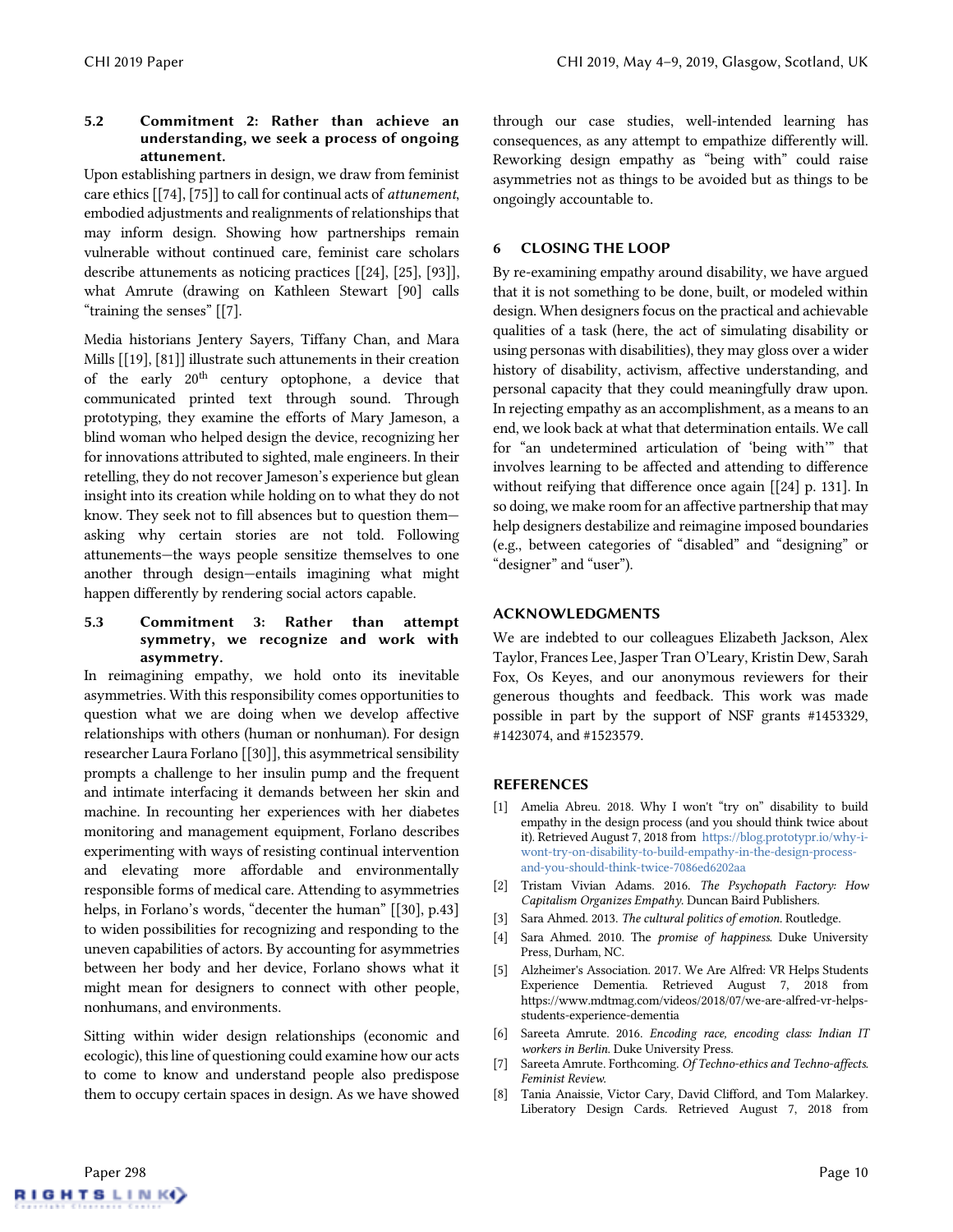https://dschool.stanford.edu/resources-collections/liberatorydesign

- <span id="page-10-28"></span>[9] Patrick Anderson. 2015. I Feel for You. in *Neoliberalism and Global Theatres: Performance Permutations,* Laura D. Nielsen and Patricia A. Ybarra (eds.). Palgrave Macmillan, London, 81-96.
- <span id="page-10-31"></span>[10] Liam Bannon, Jeffrey Bardzell, and Susanne Bødker. 2018. Reimagining participatory design. Interactions 26, no. 1 26-32.
- <span id="page-10-33"></span>[11] Shaowen Bardzell. 2018. Utopias of Participation: Feminism, Design, and the Futures. ACM Trans. Comput.-Hum. Interact. 25, Article 6 (February 2018), 24 pages. DOI: <https://doi.org/10.1145/3127359>
- <span id="page-10-13"></span>[12] Katja Battarbee, Jane Fulton Suri, and Suzanne Gibbs Howard. 2015. Empathy on the Edge: Scaling and sustaining a Human-Centered Approach in the Evolving Practice of Design. Retrieved September 12, 2018 from http://5a5f89b8e10a225a44acccbed124c38c4f7a3066210c073e7d55.r9.cf1.rackcdn.com/files/pdfs/ news/Empathy\_on\_the\_Edge.pdf
- <span id="page-10-2"></span>[13] Hugh Beyer and Karen Holtzblatt. 1997. *Contextual Design: A Customer-Centered Approach to Systems Designs.* (Morgan Kaufmann's Series on Interactive Technologies).
- <span id="page-10-23"></span>[14] Paul Bloom. Against empathy. *Boston review* 10 (2014): 1-7.
- <span id="page-10-32"></span>[15] Susanne Bødker and Morten Kyng. 2018. Participatory Design that Matters—Facing the Big Issues. ACM Trans. Comput.-Hum. Interact. 25, 1, Article 4 (February 2018), 31 pages. DOI: https://doi.org/10.1145/3152421
- <span id="page-10-16"></span>[16] Eva Brandt and Camilla Grunnet. 2003. Evoking the future: Drama and props in user centered design. In Proceedings of Participatory Design Conference (PDC 2000), 11-20.
- <span id="page-10-18"></span>[17] John Brownlee. 2015. Google's Guide to Designing with Empathy. Retrieved August 7, 2018. https://www.fastcompany.com/3047545/googles-guide-todesigning-with-empathy
- <span id="page-10-25"></span>[18] Sheryl Burgstahler and Tanis Doe. 2014. Disability-related simulations: If, when, and how to use them in professional development. *Review of Disability Studies: An International Journal* 1, 2 (Dec. 2014), 8-18.
- <span id="page-10-35"></span>[19] Tiffany Chan, Mara Mills, and Jentery Sayers. 2018. Optophonic Reading, Prototyping Optophones. *Amodern* 8. http://dx.doi.org/10.17613/M6862BB1J
- <span id="page-10-6"></span>[20] Simone Chess, Alison Kafer, Jessi Quizar, and mattie udora richardson, 2004. Calling All restroom revolutionaries! *That's Revolting! Queer Strategies for Resisting Assimilation,* Matt Bernstein (ed), 189-206.
- <span id="page-10-3"></span>[21] Creative Reaction Lab. 2018. Field Guide: Equity Centered Community Design. Retrieved September 18, 2018 from https://creativereactionlab.typeform.com/to/HPFLvh
- <span id="page-10-0"></span>[22] Nigel Cross. 1982. Designerly ways of knowing. *Design studies* 3, 4, 221-227. [https://doi.org/10.1016/0142-694X\(82\)90040-0](https://doi.org/10.1016/0142-694X(82)90040-0)
- <span id="page-10-12"></span>[23] Gene Descza, Hugh Munro, and Hamid Noori. 1999. Developing breakthrough products: challenges and options for market assessment. *Journal of Operations Management* 17, 6 (November 1999), 613-630.
- <span id="page-10-8"></span>[24] Vinciane Despret. 2004. The body we care for: Figures of anthropozoo-genesis. *Body & Society* 10, 2-3 (June 2004), 111-134. [https://doi.org/10.1177/1357034X04042938](https://doi.org/10.1177%2F1357034X04042938)
- <span id="page-10-9"></span>[25] Vinciane Despret. 2013. Responding bodies and partial affinities in human–animal worlds. *Theory, Culture & Society* 30, 7-8 (August 2013), 51-76. [https://doi.org/10.1177/0263276413496852](https://doi.org/10.1177%2F0263276413496852)
- <span id="page-10-17"></span>[26] Yumei Dong, Hua Dong, and Shu Yuan. 2017. Empathy in Design: A Historical and Cross-Disciplinary Perspective. In International Conference on Applied Human Factors and Ergonomics, 295-304.
- <span id="page-10-1"></span>[27] Scott Doorley, Sarah Holcomb, Perry Klebahn, Kathryn Segovia, and Jeremy Utley. 2018. Design Thinking Bootleg. Retrieved

September 12, 2018 from [https://static1.squarespace.com/static/57c6b79629687fde090a0fdd/](https://static1.squarespace.com/static/57c6b79629687fde090a0fdd/t/5b19b2f2aa4a99e99b26b6bb/1528410876119/dschool_bootleg_deck_2018_final_sm+%282%29.pdf) [t/5b19b2f2aa4a99e99b26b6bb/1528410876119/dschool\\_bootleg\\_de](https://static1.squarespace.com/static/57c6b79629687fde090a0fdd/t/5b19b2f2aa4a99e99b26b6bb/1528410876119/dschool_bootleg_deck_2018_final_sm+%282%29.pdf) [ck\\_2018\\_final\\_sm+%282%29.pdf](https://static1.squarespace.com/static/57c6b79629687fde090a0fdd/t/5b19b2f2aa4a99e99b26b6bb/1528410876119/dschool_bootleg_deck_2018_final_sm+%282%29.pdf)

- <span id="page-10-30"></span>[28] Megan Durlak. 2018. Unlocking Creativity in the Name of Inclusion. Retrieved August 1, 2018 from https://www.ideo.org/perspective/creative-inclusion-and-biasbreaking
- <span id="page-10-19"></span>[29] Harry Farmer, Lara Maister, and Manos Tsakiris. 2014. Change my body, change my mind: the effects of illusory ownership of an outgroup hand on implicit attitudes toward that outgroup.<br>Frontiers in psychology 4 (January 2014), 1016. *Frontiers in psychology* 4 (January 2014), 1016. <https://doi.org/10.3389/fpsyg.2013.01016>
- <span id="page-10-36"></span>[30] Laura Forlano. 2016. Hacking the feminist disabled body. *Journal of Peer Production* 8.
- <span id="page-10-34"></span>[31] Sarah Fox. 2018. Maintaining the Menstruating Body: Feminist Interventions on Care Resources. Doctoral Dissertation, University of Washington.
- <span id="page-10-27"></span>[32] Christopher Frauenberger, Julia Makhaeva, and Katharina Spiel. 2017. Blending Methods: Developing Participatory Design Sessions for Autistic Children. In Proceedings of the 2017 Conference on Interaction Design and Children (IDC '17). ACM, New York, NY, USA, 39-49. DOI[: https://doi.org/10.1145/3078072.3079727](https://doi.org/10.1145/3078072.3079727)
- <span id="page-10-24"></span>[33] Sally French. 1992. Simulation exercises in disability awareness training: A critique. *Disability, Handicap & Society* 7, 3, (January 1992), 257-266[. https://doi.org/10.1080/02674649266780261](https://doi.org/10.1080/02674649266780261)
- <span id="page-10-11"></span><span id="page-10-7"></span>[34] Rebecca Garden. 2007. The problem of empathy: medicine and the humanities. New literary history 38, 3 (July 2007), 551-567.
- <span id="page-10-26"></span>[35] Katie Gaudion, AshleyHall, Jeremy Myerson, and Liz Pellicano. 2015. Design and wellbeing: Bridging the empathy gap between neurotypical designers and autistic adults. In Design for SustainableWell-being and Empowerment. IISc Press and TU Delft, Delft, Netherlands, 61–77.
- <span id="page-10-15"></span>[36] Dave Gray. 2017. Updated Empathy Map Canvas. Retrieved July 16, 2018 from [https://medium.com/the-xplane-collection/updated](https://medium.com/the-xplane-collection/updated-empathy-map-canvas-46df22df3c8a)[empathy-map-canvas-46df22df3c8a](https://medium.com/the-xplane-collection/updated-empathy-map-canvas-46df22df3c8a)
- <span id="page-10-4"></span>[37] Joshua Hailpern, Marina Danilevsky, Andrew Harris, Karrie Karahalios, Gary Dell, and Julie Hengst. 2011. ACES: promoting empathy towards aphasia through language distortion emulation software. In Proceedings of the SIGCHI Conference on Human Factors in Computing Systems (CHI '11). ACM, New York, NY, USA, 609-618. DOI: https://doi.org/10.1145/1978942.1979029
- <span id="page-10-5"></span>[38] Aimi Hamraie. 2017. *Building Access: Universal Design and the Politics of Disability.* University of Minnesota Press, Minneapolis, MN.
- <span id="page-10-10"></span>[39] Saidiya V. Hartman. 1997. *Scenes of subjection: Terror, slavery, and self-making in nineteenth-century America.* Oxford University Press.
- <span id="page-10-20"></span>[40] Béatrice S. Hasler, Bernhard Spanlang, and Mel Slater. 2017. Virtual race transformation reverses racial in-group bias. *PloS One* 12, 4 (April 2017)[,](https://doi.org/10.1371/journal.pone.0174965)  <https://doi.org/10.1371/journal.pone.0174965>
- <span id="page-10-22"></span>[41] Soleil Ho. 2018. You Feel Me? *Popaganda.* Retrieved August 7, 2018 from https://www.bitchmedia.org/article/popaganda-you-feel-me
- <span id="page-10-21"></span>[42] Jon Hoss & Naseer Roopani. Empathy Tools. Retrieved August 7, 2018 from http://designresearchtechniques.com/casestudies/empathy-tools/
- <span id="page-10-14"></span>[43] IDEO.org. 2015. The Field Guide to Human-Centered Design. Retrieved August 7, 2018 from [http://www.designkit.org//resources/1](http://www.designkit.org/resources/1%20Retrieved%208/7/2018)
- <span id="page-10-29"></span>[44] Ideo U. Designing a Human-Centered Voting Experience for L.A. Retrieved September 10, 2018 from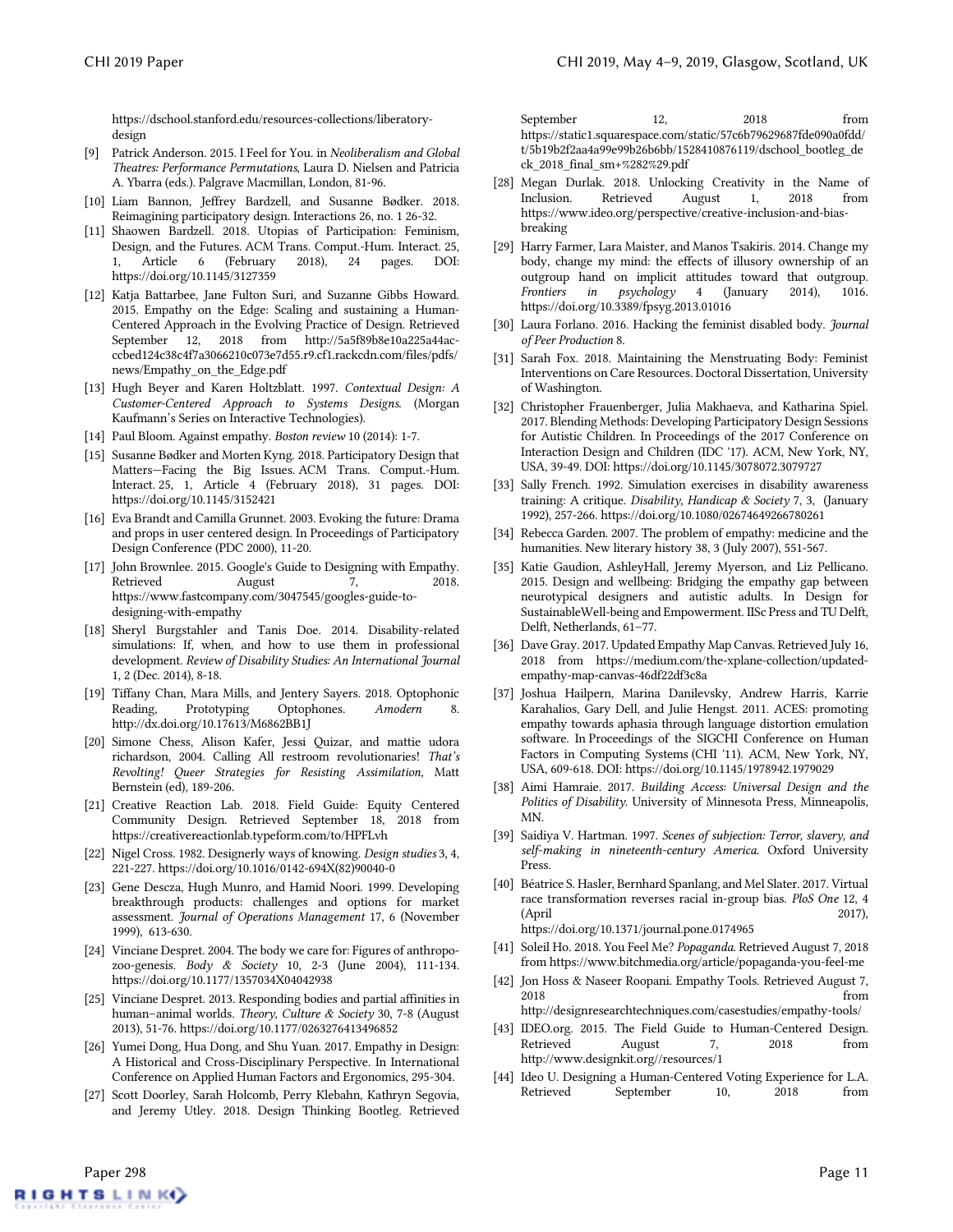[https://www.ideou.com/blogs/inspiration/97007745-designing-a](https://www.ideou.com/blogs/inspiration/97007745-designing-a-human-centered-voting-experience-for-l-a%20Retrieved%209/10/2018)[human-centered-voting-experience-for-l-a](https://www.ideou.com/blogs/inspiration/97007745-designing-a-human-centered-voting-experience-for-l-a%20Retrieved%209/10/2018) 

- <span id="page-11-2"></span>[45] Inclusive Design Group. The Inclusive Design Toolkit. Retrieved August 7, 2018 http://www.inclusivedesigntoolkit.com/
- <span id="page-11-7"></span>[46] Lilly Irani. 2018. "Design Thinking": Defending Silicon Valley at the Apex of Global Labor Hierarchies. *Catalyst: Feminism, Theory, Technoscience* 4, 1 (May 2018). <https://doi.org/10.28968/cftt.v4i1.29638>
- <span id="page-11-8"></span>[47] Lilly C. Irani and M. Six Silberman. 2016. Stories We Tell About Labor: Turkopticon and the Trouble with "Design". In Proceedings of the 2016 CHI Conference on Human Factors in Computing Systems (CHI '16). ACM, New York, NY, USA, 4573-4586. DOI: <https://doi.org/10.1145/2858036.2858592>
- <span id="page-11-4"></span>[48] Alison Kafer. 2013. *Feminist, queer, crip.* Indiana University Press, Bloomington, IN.
- <span id="page-11-5"></span>[49] Gary Kiger. 1992. Disability simulations: Logical, methodological and ethical issues. *Disability, Handicap & Society* 7, 1 (January 1992), 71-78[. https://doi.org/10.1080/02674649266780061](https://doi.org/10.1080/02674649266780061)
- <span id="page-11-0"></span>[50] Don Koberg and Jim Bagnall. 1974. *The Universal Traveler, A Soft-Systems Guide to: Creativity, Problem Solving, and the Process of Reaching Goals.*William Kaufmann, Inc., Los Altos, CA.
- <span id="page-11-6"></span>[51] Emily Ladau. 2014. I won't Pretend that Disability Simulation Works. Retrieved August 7, 2018 from https://www.huffingtonpost.com/emily-ladau/i-wont-disabilitysimulation\_b\_4936801.html
- <span id="page-11-15"></span>[52] Susan Lanzoni. 2003. An epistemology of the clinic: Ludwig Binswanger's phenomenology of the other. *Critical Inquiry* 30, 1 (2003), 160-186.
- <span id="page-11-19"></span>[53] Jong-Eun Roselyn Lee, Clifford I. Nass, and Jeremy N. Bailenson. 2014. Does the mask govern the mind?: Effects of arbitrary gender representation on quantitative task performance in avatarrepresented virtual groups. *Cyberpsychology, Behavior, and Social Networking* 17, 4 (April 2014), 248-254.
- <span id="page-11-10"></span>[54] Ann Light and Yoko Akama. 2018. The nature of 'obligation' in doing design with communities: Participation, politics and care. Tricky Design: The Ethics of Things 131.
- <span id="page-11-11"></span>[55] Kristina Lindström and Åsa Ståhl. 2016. Becoming response-able stakeholders: participatory design in times of uncertainties. In Proceedings of the 14th Participatory Design Conference: Short Papers, Interactive Exhibitions, Workshops - Volume 2 (PDC '16), Claus Bossen, Rachel Charlotte Smith, Anne Marie Kanstrup, Janet McDonnell, Maurizio Teli, and Keld Bødker (Eds.), Vol. 2. ACM, New York, NY, USA, 41-44. DOI: https://doi.org/10.1145/2948076.2948086
- <span id="page-11-9"></span>[56] Silvia Lindtner. Forthcoming. *Prototype Nation: The Maker Movement and the Promise of Entrepreneurial Living in China*. Princeton University Press.
- <span id="page-11-20"></span>[57] Lara Maister, Natalie Sebanz, Günther Knoblich, and Manos Tsakiris. 2013. Experiencing ownership over a dark-skinned body reduces implicit racial bias. *Cognition* 128, 2 (August 2013), 170-178.
- <span id="page-11-18"></span>[58] Erich Manser. 2016. Empathy in Design and Accessibility. Retrieved August 7, 2018 from https://www.ibm.com/blogs/ageand-ability/2016/02/03/empathy-in-design-and-accessibility/
- <span id="page-11-17"></span>[59] Tuuli Mattelmäki and Katja Battarbee. 2002. Empathy probes. In Proceedings of the Participatory Design Conference, 266-271.
- <span id="page-11-25"></span>[60] Augusta Meill. 2015. Against Empathy: Why Design Thinking Demands More. Retrieved September 11, 2018 from [https://www.continuuminnovation.com/en/how-we](https://www.continuuminnovation.com/en/how-we-think/blog/against-empathy-why-design-thinking-demands-more/)[think/blog/against-empathy-why-design-thinking-demands](https://www.continuuminnovation.com/en/how-we-think/blog/against-empathy-why-design-thinking-demands-more/)[more/](https://www.continuuminnovation.com/en/how-we-think/blog/against-empathy-why-design-thinking-demands-more/)
- <span id="page-11-1"></span>[61] Zameena Mejia. 2018. Microsoft CEO Satya Nadella Attributes his Success to this one Trait. Retrieved August 7, 2018 from

[https://www.cnbc.com/2018/02/26/microsoft-ceo-satya-nadella](https://www.cnbc.com/2018/02/26/microsoft-ceo-satya-nadella-attributes-his-success-to-this-one-trait.html%20Retrieved%208/7/2018)[attributes-his-success-to-this-one-trait.html](https://www.cnbc.com/2018/02/26/microsoft-ceo-satya-nadella-attributes-his-success-to-this-one-trait.html%20Retrieved%208/7/2018) 

- <span id="page-11-27"></span>[62] Oussama Metatla and Clare Cullen. 2018. "Bursting the Assistance Bubble": Designing Inclusive Technology with Children with Mixed Visual Abilities. In Proceedings of the 2018 CHI Conference on Human Factors in Computing Systems (CHI '18). ACM, New York, NY, USA, Paper 346, 14 pages. DOI: https://doi.org/10.1145/3173574.3173920
- <span id="page-11-23"></span>[63] Microsoft. 2016. Inclusive Design Activity Cards. Retrieved September 12, 2018 from https://download.microsoft.com/download/B/0/D/B0D4BF87- 09CE-4417-8F28-D60703D672ED/Inclusive\_Toolkit\_Activities.pdf
- <span id="page-11-24"></span>[64] Microsoft. 2016. Inclusive Design Toolkit. Retrieved August 7, 2018 from https://download.microsoft.com/download/B/0/D/B0D4BF87- 09CE-4417-8F28-

D60703D672ED/INCLUSIVE\_TOOLKIT\_MANUAL\_FINAL.pdf

- <span id="page-11-29"></span>[65] Mobile Passport App – The App for U.S. Customs and Immigration. Retrieved 9/10/2018 from https://mobilepassport.us/
- <span id="page-11-3"></span>[66] Ingunn Moser. 2006. Disability and the promises of technology: Technology, subjectivity and embodiment within an order of the normal. *Information, Communication & Society* 9, 3 (August 2006), 373-395[. https://doi.org/10.1080/13691180600751348](https://doi.org/10.1080/13691180600751348)
- <span id="page-11-13"></span>[67] Michelle R. Nario-Redmond, Dobromir Gospodinov, and Angela Cobb. 2017. Crip for a day: The unintended negative consequences of disability simulations. *Rehabilitation psychology* 62, 3 (August 2017), 324.
- <span id="page-11-26"></span>[68] John Payne. 2016. What's so Funny 'Bout Peace, Love, and (Empathic) Understanding? Retrieved September 10, 2018 from https://www.epicpeople.org/whats-so-funny-bout-peace-loveand-empathic-understanding/
- <span id="page-11-21"></span>[69] Tabitha C. Peck, Sofia Seinfeld, Salvatore M. Aglioti, and Mel Slater. 2013. Putting yourself in the skin of a black avatar reduces implicit racial bias. *Consciousness and cognition* 22, 3 (September 2013), 779-787.
- <span id="page-11-14"></span>[70] Carolyn Pedwell. 2014. *Affective relations: The transnational politics of empathy.* Springer.
- <span id="page-11-28"></span>[71] Liz Pellicano, Laura Crane, Katie Gaudion, and the Shaping Autism Research team. 2017. Participatory autism research: A starter pack. London, UK: UCL Institute of Education.
- <span id="page-11-12"></span>[72] Suvi Pihkala and Helena Karasti. 2018. Politics of mattering in the practices of participatory design. In Proceedings of the 15th Participatory Design Conference: Short Papers, Situated Actions, Workshops and Tutorial - Volume 2 (PDC '18), Liesbeth Huybrechts, Maurizio Teli, Ann Light, Yanki Lee, Carl Di Salvo, Erik Grönvall, Anne Marie Kanstrup, and Keld Bødker (Eds.), Vol. 2. ACM, New York, NY, USA, Article 13, 5 pages. DOI: https://doi.org/10.1145/3210604.3210616
- <span id="page-11-22"></span>[73] Jayne Pivik, Joan McComas, Ian MaCfarlane, and Marc Laflamme. 2002. Using virtual reality to teach disability awareness. *Journal of Educational Computing Research* 26, 2 (March 2002), 203-218. [https://doi.org/10.2190/WACX-1VR9-HCMJ-RTKB](https://doi.org/10.2190%2FWACX-1VR9-HCMJ-RTKB)
- <span id="page-11-30"></span>[74] Maria Puig de la Bellacasa. 2011. Matters of care in technoscience: Assembling neglected things. *Social studies of science* 41, 1 (December 2011), 85-106. [https://doi.org/10.1177/0306312710380301](https://doi.org/10.1177%2F0306312710380301)
- <span id="page-11-31"></span>[75] Maria Puig de la Bellacasa. 2012. 'Nothing comes without its world': thinking with care. *The Sociological Review*60, 2 (May 2012), 197-216. [https://doi.org/10.1111/j.1467-954X.2012.02070.x](https://doi.org/10.1111%2Fj.1467-954X.2012.02070.x)
- <span id="page-11-16"></span>[76] Matthew Reason and Dee Reynolds. 2010. Kinesthesia, empathy, and related pleasures: An inquiry into audience experiences of watching dance. *Dance research journal* 42, 2 (January 2010), 49-75. <https://doi.org/10.1017/S0149767700001030>